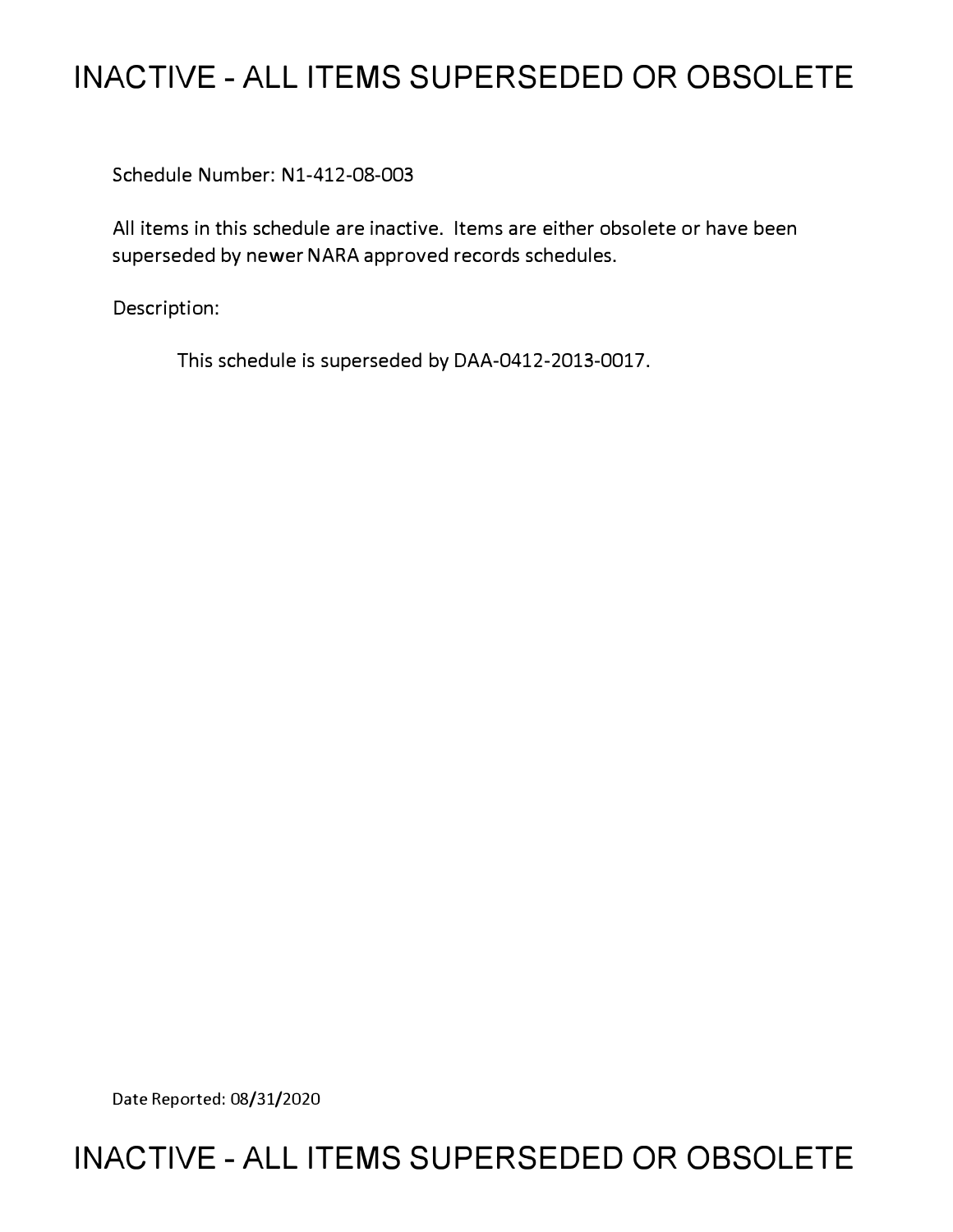| <b>REQUEST FOR RECORDS DISPOSITION AUTHORITY</b>                                                                                                                                                |                      |                                                 |              |             | <b>JOB NUMBER</b><br>NI-412-08-3                                                                                                                          |                                        |                                            |
|-------------------------------------------------------------------------------------------------------------------------------------------------------------------------------------------------|----------------------|-------------------------------------------------|--------------|-------------|-----------------------------------------------------------------------------------------------------------------------------------------------------------|----------------------------------------|--------------------------------------------|
| To: NATIONAL ARCHIVES and RECORDS ADMINISTRATION (NIR)<br>WASHINGTON, DC 20408                                                                                                                  |                      |                                                 |              |             | <b>DATE RECEIVED</b>                                                                                                                                      |                                        |                                            |
|                                                                                                                                                                                                 |                      |                                                 |              |             |                                                                                                                                                           |                                        |                                            |
| 1. FROM (Agency or establishment)                                                                                                                                                               |                      |                                                 |              |             | <b>NOTIFICATION TO AGENCY</b>                                                                                                                             |                                        |                                            |
|                                                                                                                                                                                                 |                      | U.S. Environmental Protection Agency            |              |             |                                                                                                                                                           |                                        |                                            |
|                                                                                                                                                                                                 | 2. MAJOR SUBDIVISION |                                                 |              |             |                                                                                                                                                           |                                        |                                            |
| <b>Enforcement and Compliance Assurance</b><br>3. MINOR SUBDIVISION                                                                                                                             |                      |                                                 |              |             | In accordance with the provisions of 44 U.S.C.<br>disposition request,<br>the<br>including<br>3303a,<br>amendments, is approved except for items that may |                                        |                                            |
|                                                                                                                                                                                                 |                      |                                                 |              |             |                                                                                                                                                           | be marked Adisposition not approved or |                                            |
|                                                                                                                                                                                                 | Headquarters         |                                                 | 5. TELEPHONE | <b>DATE</b> |                                                                                                                                                           | A withdrawn $\equiv$ in column 10.     |                                            |
| 4. NAME OF PERSON WITH WHOM TO CONFER<br>John B. Ellis                                                                                                                                          |                      | 202-566-1643                                    |              |             | ARCHIVIST OF THE UNITED STATES<br>$7/6/08$ / all bount                                                                                                    |                                        |                                            |
| GAO manual for Guidance of Federal Agencies,<br>has been requested.<br>$\boxtimes$ is not required;<br>is attached; or<br>SIGNATURE OF AGENGY REPRESENTATIVE<br>DATE $9/27/07$<br>John B. Ellis |                      |                                                 |              |             | <b>TITLE</b><br><b>Agency Records Officer</b>                                                                                                             |                                        |                                            |
| 7. Item                                                                                                                                                                                         |                      |                                                 |              |             |                                                                                                                                                           |                                        |                                            |
|                                                                                                                                                                                                 |                      | 8. DESCRIPTION OF ITEM AND PROPOSED DISPOSITION |              |             |                                                                                                                                                           | 9. GRS OR SUPERSEDED                   | <b>10. ACTION TAKEN</b><br>(NARA USE ONLY) |
| No.                                                                                                                                                                                             |                      | EPA 256 Import and Export Notifications         |              |             | N1-412-94-6/4                                                                                                                                             | <b>JOB CITATION</b>                    |                                            |
|                                                                                                                                                                                                 |                      |                                                 |              |             |                                                                                                                                                           |                                        |                                            |
|                                                                                                                                                                                                 |                      |                                                 |              |             |                                                                                                                                                           |                                        |                                            |
|                                                                                                                                                                                                 |                      |                                                 |              |             |                                                                                                                                                           |                                        |                                            |
|                                                                                                                                                                                                 |                      |                                                 |              |             |                                                                                                                                                           |                                        |                                            |
|                                                                                                                                                                                                 |                      |                                                 |              |             |                                                                                                                                                           |                                        |                                            |
|                                                                                                                                                                                                 |                      |                                                 |              |             |                                                                                                                                                           |                                        |                                            |
|                                                                                                                                                                                                 |                      |                                                 |              |             |                                                                                                                                                           |                                        |                                            |
|                                                                                                                                                                                                 |                      |                                                 |              |             |                                                                                                                                                           |                                        |                                            |
|                                                                                                                                                                                                 |                      |                                                 |              |             |                                                                                                                                                           |                                        |                                            |
|                                                                                                                                                                                                 |                      |                                                 |              |             |                                                                                                                                                           |                                        |                                            |
|                                                                                                                                                                                                 |                      |                                                 |              |             |                                                                                                                                                           |                                        |                                            |
| 1.                                                                                                                                                                                              |                      |                                                 |              |             |                                                                                                                                                           |                                        |                                            |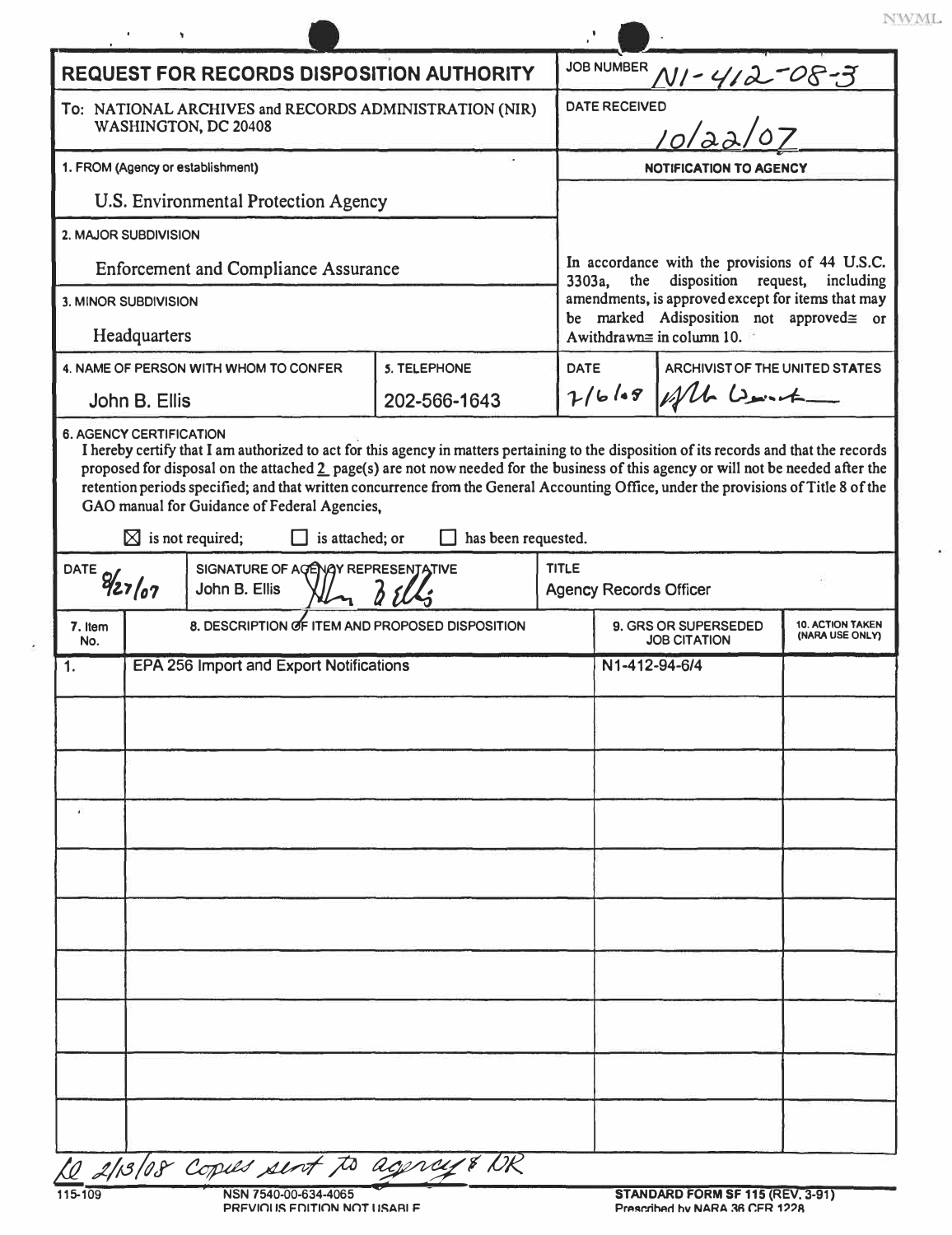

**This schedule is in development. It may not be used to retire or destroy records. If you have any questions, please contact the Records Help Desk.** 

# **EPA Records Schedule 256**

**Status:** Development, 08/31/2007

**Title:** Import and Export Notifications

**Program:** Enforcement and Compliance Assurance

**Applicability:** Headquarters

**Function:** 108-025-05 - Manage Risks from Wastes

#### **NARA Disposal Authority:**

This schedule authorizes the disposition of the record copy in any media (media neutral). Records designated for permanent retention must be transferred to the National Archives in accordance with NARA standards at the time of transfer.

• Pending

## **Description:**

Contains records documenting the decisions regarding the importation of hazardous waste into the United States and the exportation of hazardous waste to foreign countries. Records include the notification to export/import filed by a facility, manifests, correspondence to the country involved and responses, Acknowledgment of Consent letters to the facility allowing or denying import or export, and related reports required by regulations.

## **Disposition Instructions:**

**Item a:** Record copy

 $\rightarrow$ - $\frac{1}{2}$   $\frac{1}{2}$   $\frac{1}{2}$   $\frac{1}{2}$   $\frac{1}{2}$   $\frac{1}{2}$   $\frac{1}{2}$   $\frac{1}{2}$   $\frac{1}{2}$   $\frac{1}{2}$   $\frac{1}{2}$   $\frac{1}{2}$   $\frac{1}{2}$   $\frac{1}{2}$   $\frac{1}{2}$   $\frac{1}{2}$   $\frac{1}{2}$   $\frac{1}{2}$   $\frac{1}{2}$   $\frac{1}{2}$   $\frac{1}{2}$   $\frac{1}{$ 

- Close inactive records at end of fiscal year.
- Destroy *5* years after file closure.

## **Guidance:**

The Office of Compliance and Assurance, Office of Federal Activities, International Compliance Assurance Division (OECNOFA/ICAD) is responsible for the disposition of the records covered by this schedule. Copies incorporated into other files (e.g., regional RCRA permits files) are to be retained according to the disposition instructions for the records they support.

The related database, Waste International Tracking System (WITSnet), is covered by schedule 089.